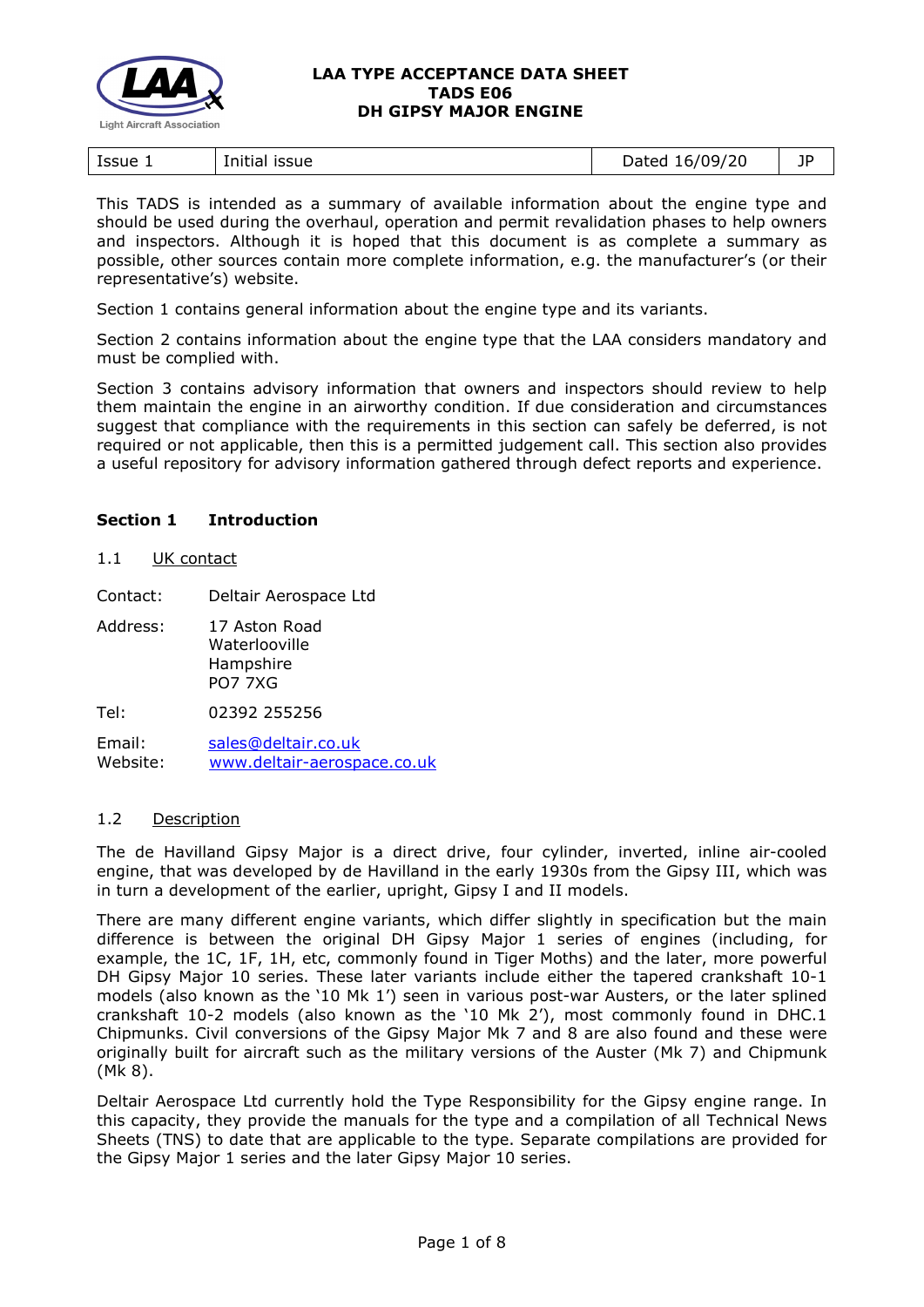

## Engine Model Description

| <b>Engine Model</b> | Description                                                      |  |
|---------------------|------------------------------------------------------------------|--|
| Gipsy Major 1       | Basic model fitted originally to Tiger Moth trainers             |  |
| Gipsy Major 1C      | High compression version, accepts leaded fuels                   |  |
| Gipsy Major 1D      | With fuel pumps, screened ignition, priming system, oil scavenge |  |
| Gipsy Major 1F      | Aluminium cylinder heads to accept leaded fuels                  |  |
| Gipsy Major 7       | Military version of 1D, increased RPM                            |  |
| Gipsy Major 8       | Sodium cooled exhaust valves, cartridge starter                  |  |
| Gipsy Major 10-1    | Similar to 1C & 1D, increased RPM/shorter TBO                    |  |
| Gipsy Major 10-2    | Similar to 10-1 but with splined crankshaft                      |  |

# **Section 2 Mandatory information for owners, operators and inspectors**

At all times, responsibility for the maintenance and airworthiness of an aircraft rests with the owner. Condition No 3 of a Permit to Fly requires that: *"the aircraft shall be maintained in an airworthy condition".* 

Section 2 of this TADS describes those requirements which an owner must comply with. Declaration of compliance with this TADS means also that the relevant TADS have been consulted and the mandatory requirements described therein have been satisfied.

## 2.1 Lifed Items

LAA Technical Leaflet [TL 2.23: Engine Overhaul Life and Operating 'On Condition'](http://www.lightaircraftassociation.co.uk/engineering/TechnicalLeaflets/Operating%20An%20Aircraft/TL%202%2023%20Engine%20overhaul%20life%20and%20operating%20on-condition.pdf) summarises the overhaul life of Gipsy Major engines, as specified in [TNS G No 15.](http://www.lightaircraftassociation.co.uk/engineering/TADs/E06/TNS%20G%20No%2015.pdf) For exmilitary Mk 8 Gipsy engines refer to [CAA CAP562 CAAIP](https://caa.co.uk/cap562) Leaflet 70-30.

Depending on the modification state, the crankshaft nose of tapered crank Gipsy Major engines (i.e. all variants other than the 10-2) is subject to specified lives by mandatory Airworthiness Directives (ADs). These specified lives are legally mandatory. In contrast, lifed items specified only by a TNS or by the manufacturer but not mandated by an AD are advisory in strictly legal terms. The owner is responsible for deciding whether to implement these advisory life limits.

## 2.2 Operator's Manual

Operator's Manuals are available, often the manuals being a combined manual including both operational and maintenance data. Deltair Aerospace Ltd list the manuals they hold for reference purposes in the [Manuals](http://www.deltair-aerospace.co.uk/services/manuals) section of their website.

Other unofficial sources such as **[Avialogs](http://www.avialogs.com/index.php/en/engines/united-kingdom/de-havilland/gipsy-major.html)** may provide manuals or access to manuals although these may not be revised to the latest revision available.

## 2.3 Maintenance Schedule

Regular maintenance is the key to stress free flying. Gipsy Major engines are generally fitted to aircraft that are maintained either in accordance with the CAA Light Aircraft Maintenance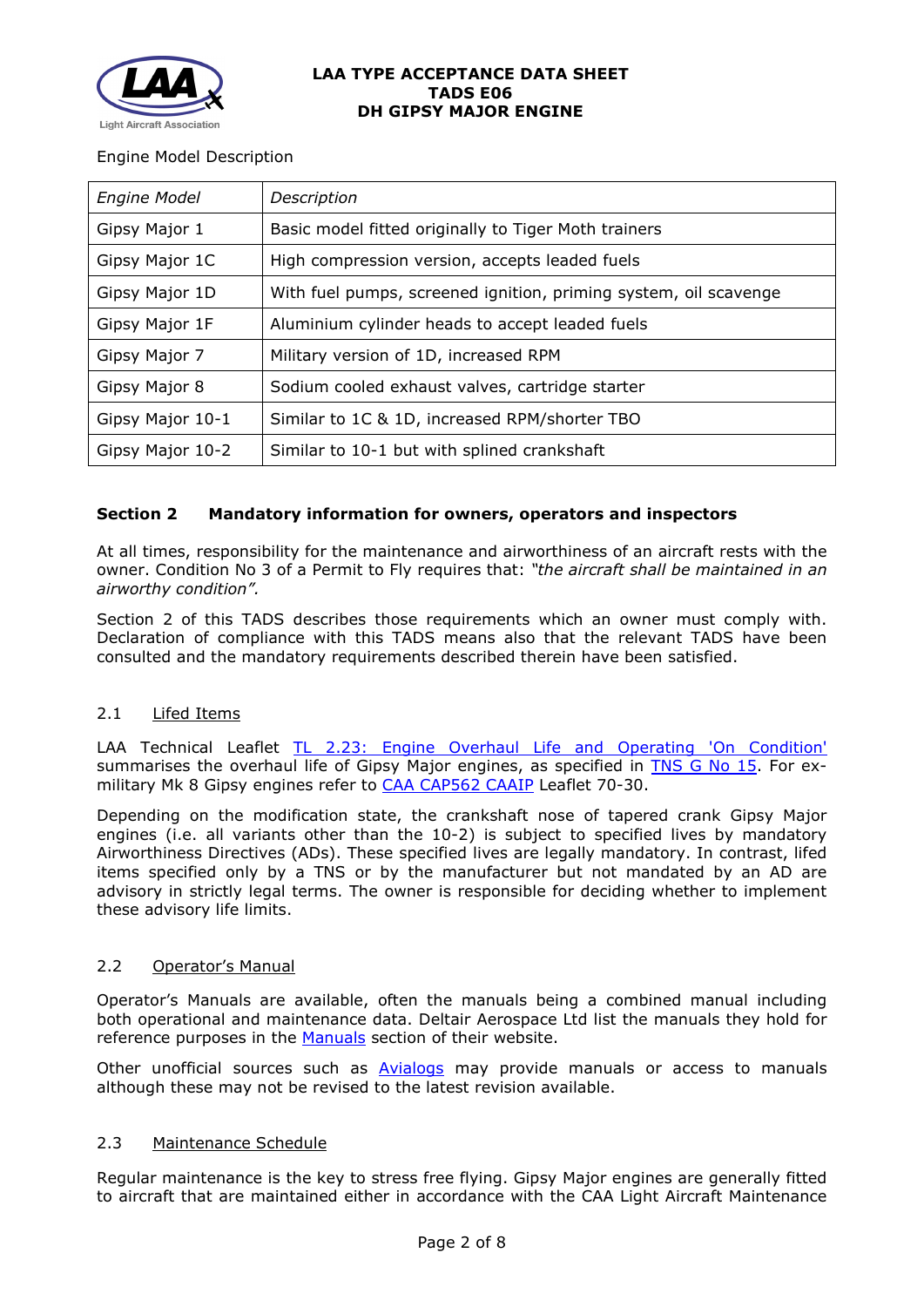

Schedule (LAMS) [CAP411](http://www.caa.co.uk/CAP411) or the LAA Generic Maintenance Schedule. Further details of which can be found in LAA Technical Leaflet [TL 2.19: The LAA Generic Maintenance Schedule.](http://www.lightaircraftassociation.co.uk/engineering/TechnicalLeaflets/Operating%20An%20Aircraft/TL%202.19%20The%20LAA%20Generic%20Maintenance%20Schedule.pdf)

In either case, the schedule should be customized to include the special maintenance activities described in the Gipsy Major Maintenance Manual, as well as the mandatory maintenance actions specified by Airworthiness Directives and recommended maintenance actions specified by TNS's.

Deltair Aerospace Ltd list the manuals they hold for reference in the [Manuals](http://www.deltair-aerospace.co.uk/services/manuals) section of their website.

More information on maintenance schedules for LAA administered aircraft can be found in the [Aircraft Maintenance](http://www.lightaircraftassociation.co.uk/engineering/Maintenance/Aircraft_Maintenance.html) section of the LAA website.

#### 2.4 Airworthiness Directives

Airworthiness Directives (ADs) must be complied with when installed in an aircraft type that was previously certified. In other type installations, ADs should be consulted for any possible useful technical content and complied with and/or taken into consideration in accordance with good maintenance practice.

Gipsy Major ADs are published in [CAA CAP747:](http://www.caa.co.uk/CAP747) Mandatory Requirements for Airworthiness, Section 2, Part 1.

The CAA also produces a [list](http://publicapps.caa.co.uk/modalapplication.aspx?appid=11&mode=list&type=sercat&id=58) on their website of any proposed ADs and ADs awaiting incorporation into CAP 747.

Gipsy Major 1 Series and 10 Series Technical News Sheets Mandated by AD:

| CAA AD      | TNS                                                              | Description                                                                                            | Applicability, Compliance and<br>Requirement                                                                                                                                                                                                                                                                                                                                                                                                                |
|-------------|------------------------------------------------------------------|--------------------------------------------------------------------------------------------------------|-------------------------------------------------------------------------------------------------------------------------------------------------------------------------------------------------------------------------------------------------------------------------------------------------------------------------------------------------------------------------------------------------------------------------------------------------------------|
| 1768 Pre 80 | GM 424<br><b>GM 2495</b><br><b>GM 2690</b><br><b>TNS G No 15</b> | Modified crankshaft.<br>Crankshaft bearing<br>locating sleeve.<br>Sulphinuz treatment<br>of crankshaft | Compliance required in<br>accordance with TNS G No 8<br>(Major I) & TNS GM10 No 11<br>(Major 10 Mark 1)                                                                                                                                                                                                                                                                                                                                                     |
| 1772 Pre 80 | <b>TNS G No 8</b><br><b>TNS GM10 No 11</b>                       | Crankshaft.<br>Inspection of front<br>end for cracks                                                   | Applicable to Major 1 Series and<br>Major 10 Mark 1. TNS G No 8<br>and GM10 No 11 refers.                                                                                                                                                                                                                                                                                                                                                                   |
| 1776 Pre 80 | <b>TNS G No 77/</b><br><b>GM10 No 47</b>                         | Pressure test<br>induction manifold<br>heater box                                                      | Applicable to early type Gipsy<br>engines TNS G No 77 and Gipsy<br>major engines TNS GM 10 N.<br>47. An inspection procedure has<br>been devised and published by<br>the engine manufacturer. This<br>requires a pressure test to be<br>made at the following intervals:<br>1. Within 60 days of receipt of<br>the inspection procedure, then,<br>2. Annually, or<br>3. At any time rough running<br>from an otherwise unexplained<br>cause is experienced. |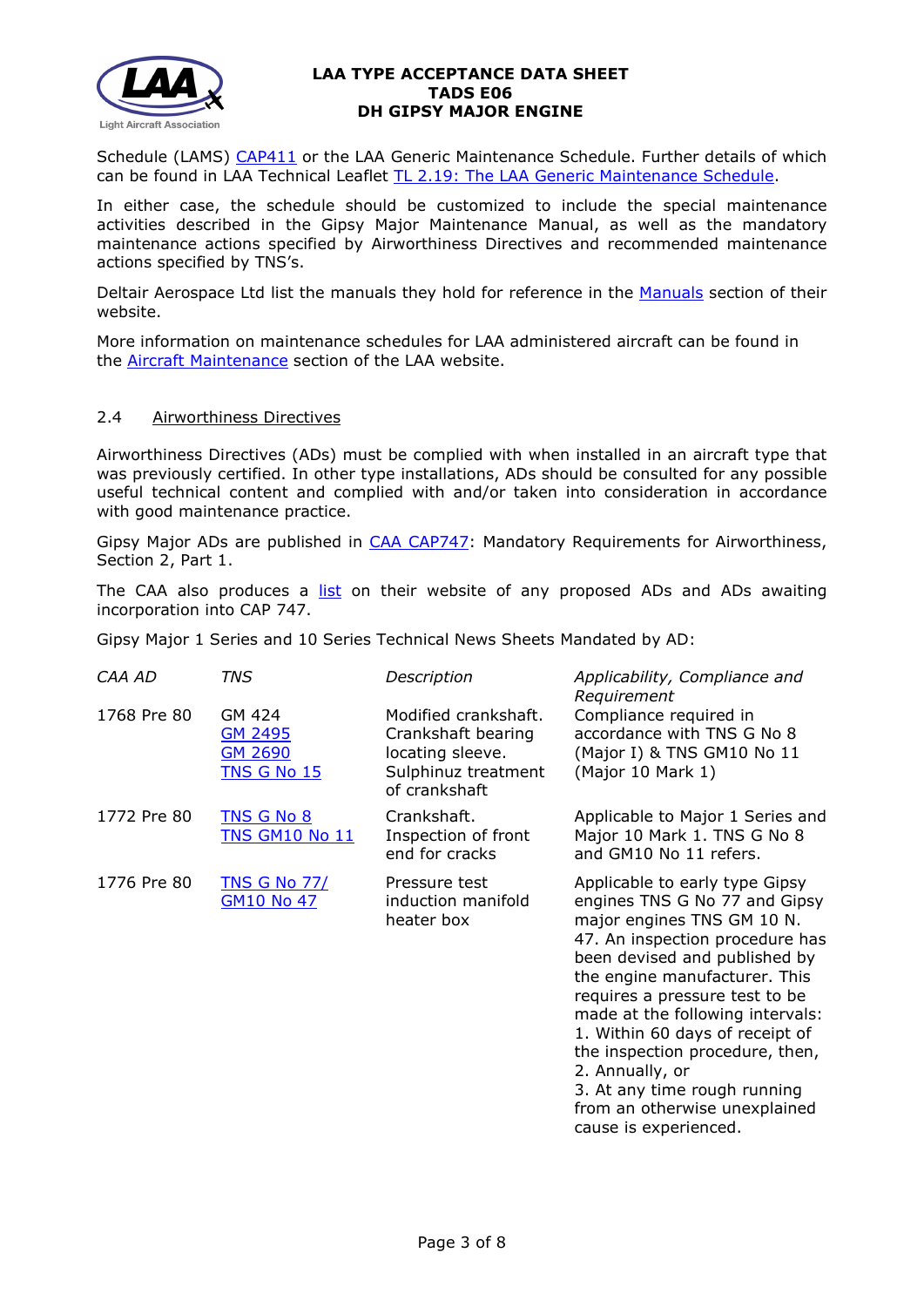

# 2.4 Mandatory Permit Directives (CAP 661)

[MPD 1995-001 R5](http://www.lightaircraftassociation.co.uk/engineering/TADs/E06/MPD%201995-001%20R5.pdf) Compliance with ADs Continued compliance with all ADs and other mandatory requirements applicable when an aircraft/engine was on a Certificate of Airworthiness.

The [CAA MPD Listing](http://publicapps.caa.co.uk/modalapplication.aspx?appid=11&mode=list&type=sercat&id=55) should be checked for revisions or amendments to the above list of MPDs.

The LAA website should be checked for MPDs that are non-type specific in LAA Technical Leaflet [TL 2.22: Non-Type Specific MPDs.](http://www.lightaircraftassociation.co.uk/engineering/TechnicalLeaflets/Operating%20An%20Aircraft/TL%202.22%20non-type%20specific%20MPDs.pdf)

### 2.5 Generic Requirements (GR) CAP 747 and Civil Aircraft Airworthiness Information and Procedures (CAAIP) CAP 562

CAA publications [CAP747](http://www.caa.co.uk/CAP747) and [CAP562](http://www.caa.co.uk/CAP562) contain information that may be relevant to LAA administered aircraft and should be checked for applicability.

In particular, for older engines operating beyond the manufacturer's recommended life, CAA CAP747 Generic Requirement No 24: 'Light Aircraft Piston Engine Overhaul Periods' should be read alongside LAA Technical Leaflet [TL 2.23: Engine Overhaul Life](http://www.lightaircraftassociation.co.uk/engineering/TechnicalLeaflets/Operating%20An%20Aircraft/TL%202%2023%20Engine%20overhaul%20life%20and%20operating%20on-condition.pdf) and Operating 'On [Condition'.](http://www.lightaircraftassociation.co.uk/engineering/TechnicalLeaflets/Operating%20An%20Aircraft/TL%202%2023%20Engine%20overhaul%20life%20and%20operating%20on-condition.pdf) Generic Requirements can be found in CAP747: Section 2 'Mandatory Information'.

# **Section 3 – Advice to owners, operators and inspectors**

## 3.1 General

The Gipsy is a simple and reliable engine but it does need care and attention to perform safely and reliably.

It is suggested that the customised maintenance schedule should include:

- 1. Every 25 hours change the main engine oil. Lubricate the engine controls at all oiling points provided (not all of them are obvious).
- 2. Every 50 hours check the contact breaker gaps, clean the fuel filter/s, adjust the tappets, renew the rocker box oil and clean the spark plugs.
- 3. Annually, clean and inspect the inside of the magneto distributor caps, and clean the brush holders.
- 4. Periodically, perhaps at least once every 3 years:
	- a. Clean the oil jet filter in the magneto oil feed line, and the oil jet itself.
	- b. Remove and clean the oil pressure filter, if not being done annually.
- 5. For gravity feed fuel systems, disconnect the fuel line at the carburettor and turn on the fuel to check the flow. Then turn off the fuel and remove the two jets to check for water or sediment. Before replacing the jets, turn on the fuel briefly to flush the carburettor through. Achieve this flush using the fuel pump priming levers on pumped systems.
- 6. Consider removing the magnetos to gain access for cleaning the slip rings and 'High Tension' pick-ups.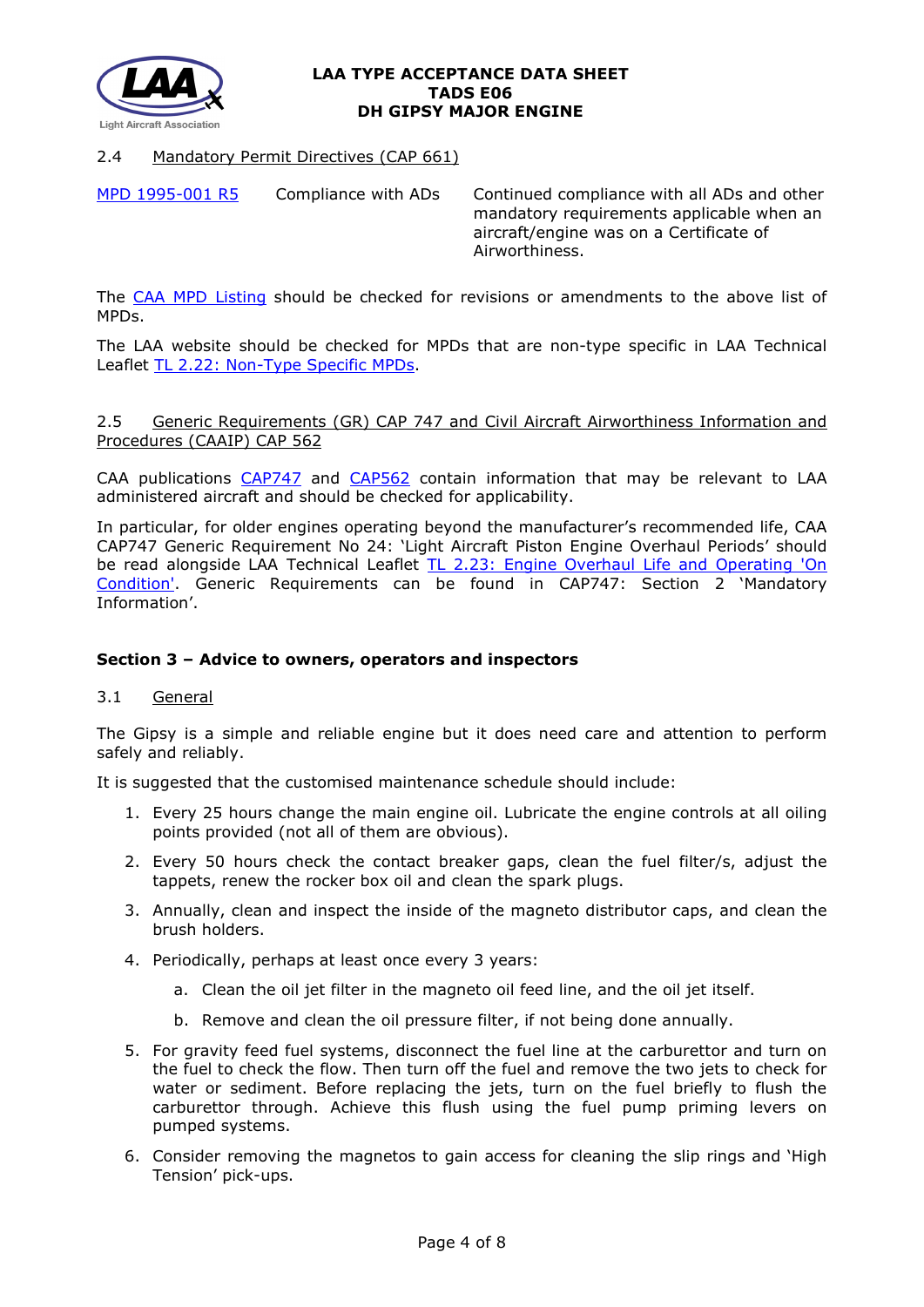

## 3.2 Manufacturer's Information (including Service Bulletins, Service Letters, etc)

Manufacturer's information takes the form of a Gipsy Major combined 'Maintenance, Operation and Overhaul Manual' and the accumulated Technical News Sheets (TNS). TNSs were originally published by de Havilland then by Rolls Royce and latterly promulgated by Deltair Aerospace Ltd. All are available from Deltair Aerospace Ltd in compilations specific either to the Series 1 or Series 10 engine, as requested.

In the absence of any over-riding LAA classification, inspections and modifications published in the TNSs should be satisfied according to the recommendations therein. It is the owner's responsibility to be aware of and supply such information to their inspector.

The following Gipsy Major engine inspection Technical News Sheets are not Mandated by AD:

| <b>TNS</b>                           | Description                                                                      | Applicability, Compliance, Requirement                                                                                                                                                 |
|--------------------------------------|----------------------------------------------------------------------------------|----------------------------------------------------------------------------------------------------------------------------------------------------------------------------------------|
| TNS G No 80<br><b>TNS GM10 No 50</b> | Examination of oil jet<br>and filter to the<br>magneto driving spiral<br>gear    | Involves annual inspection of filter for<br>contamination and removing jet to check<br>for blockage.                                                                                   |
| <b>TNS G No 79</b>                   | Propeller hub nut,<br>vernier lockplate                                          | Only applicable to engines with propeller<br>hub p/n 43787 and vernier lockplate p/n<br>38535 or 2100-5 (Pre-Mod 2144). Involves<br>dye-penetrant crack checks at 300 hr<br>intervals. |
| <b>TNS GM10 No 51</b>                | Examination of oil<br>suction filter to oil<br>scavenge pump (pipe<br>p/n 35342) | Examine suction pipe for proper fit, cracks<br>or poor brazing. Applicable to 10 series<br>engines DH Moth TNS CT (Moth) 27<br>(withdrawn) also referred.                              |

#### 3.3 Special Inspection Points

See also the points raised above in Sections 3.1 and 3.2.

The combined Gipsy Major Maintenance, Operation and Overhaul Manual and compilation of TNSs (both as applicable to the Gipsy Major 1 or Series 10 as appropriate) provide details of many special inspection points applicable to the type, derived from many years of experience with it in service.

## 1. Hobson Carburettor

The Hobson carburettor fitted to the Gipsy gives very little trouble if properly overhauled at the commencement of engine life. Over time the dope coating on the float can develop cracks allowing the cork to absorb fuel and become heavy. The first sign of this is usually a flooding carburettor, over-rich running, or poor throttle response after a glide. In a different case, a bubbled float coating can jam against the sides of the float chamber. If using Mogas, different additives in the fuel may affect the dope coating.

### 2. Cylinder Heads

The potential weakness of a Gipsy is the cylinder heads. The Gipsy engine will usually run its full overhaul period but the top end (or the bottom end as it is upside down) needs regular attention and probably one or two intermediate top overhauls.

A likely problem is the exhaust valves, depending on the fuels used. If you have the so called 'Trainer valves' (part no. 1902-23) in your engine, they have a history of the valve heads separating from the stem after a relatively short life, causes major damage to the engine, not to mention the airframe if it happens over the wrong terrain for a successful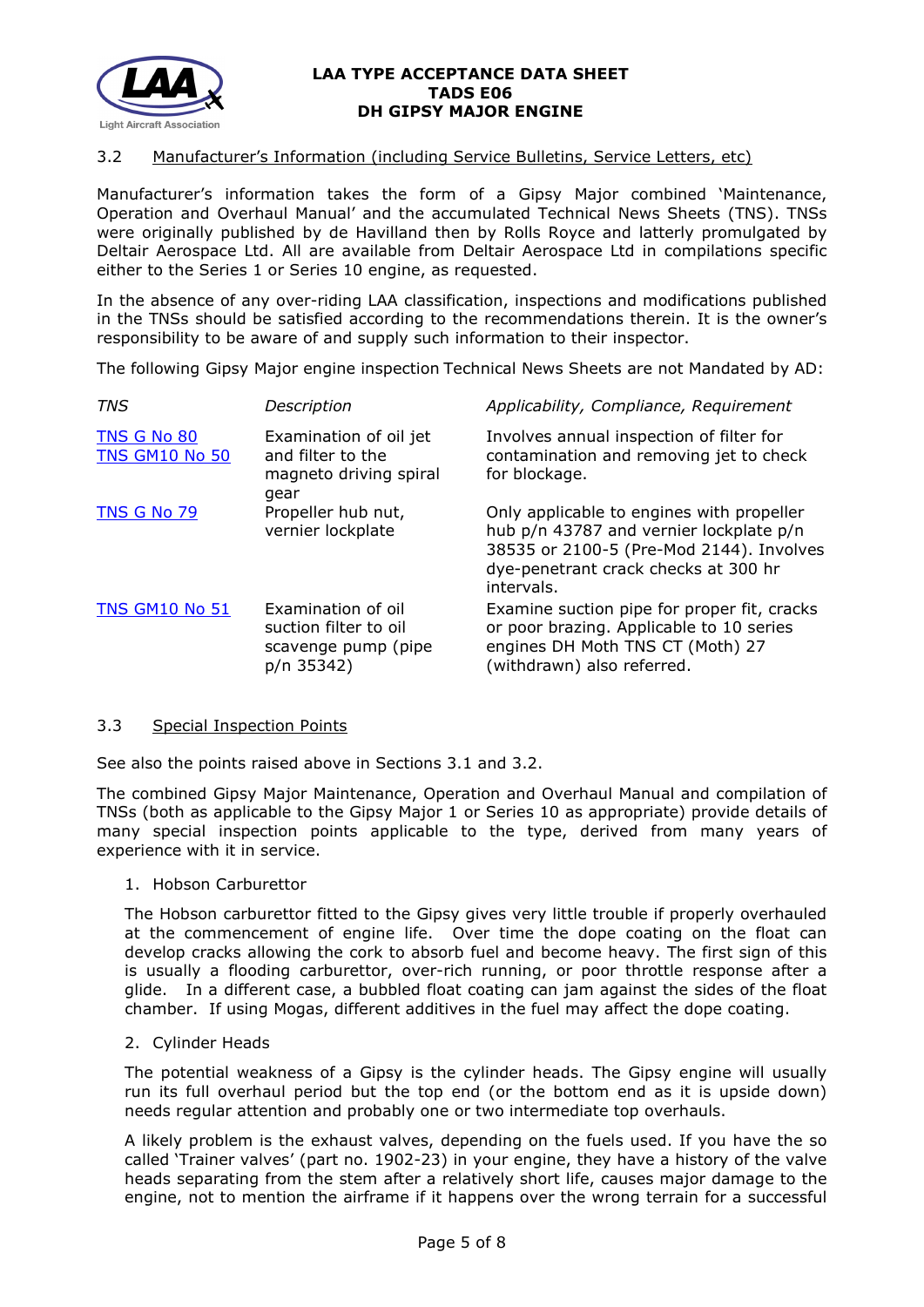

forced landing. Trainer valves were produced in great numbers and so they are easy to get hold of and are approved in the Major 1 engine, but are not durable with leaded fuels. They generally run satisfactorily for about 300 hours on 100LL before they give trouble, so replacement at 250 hours is recommended. Inlet valves, on the other hand seldom give any trouble.

3. Fuel Type

These engines were designed to run on low-octane unleaded fuels. These days, UL 91 fuel is ideal. Leaded high-octane fuels such as 100LL can cause problems. The type of fuel that you can use will depend on the model and modification state of the engine. Only Gipsy engines with aluminium alloy heads such as the 1C, 1F and 10-series engines (or other models fitted retrospectively with aluminium alloy heads) are designed to handle the levels of Tetra-ethyl lead in 100LL Avgas.

The Gipsy Major 1 with bronze heads must not be operated on leaded fuels because the lead eats away at the bronze especially at the exhaust valve seats. Modifications that fit steel valve seats into bronze heads (a feature of the Major 1H) are only a partial solution as the bronze heads still erode slowly in the adjacent areas. The use of Avgas may also be detrimental to exhaust valve life, perhaps because Avgas burns slowly and is still burning when the valve is opening.

4. BTH Magnetos

An area that tends to be neglected and misunderstood is the BTH magnetos. Most fundamentally, the magnetos must be timed to the engine at full advance.

5. Ignition Timing

Ignition timings vary according to the engine variant and the crankshaft type in question, so refer to the Manual or engine dataplate for details. Special techniques apply to the 10 Mk 2 engine which usually lacks any timing marks on the propeller hub.

6. Sticking Impulse

The problem with sticking impulse magneto pawls is well known, often caused by failing to lubricate the impulse in the manner described in the manual, or by an accumulation of oil sludge in the impulse drive. If the impulse isn't heard to click when the prop is swung, the engine won't start however hard you swing it. Tapping the impulse will usually free it but is no substitution for proper lubrication in the first place.

It's a good idea to carry a spare contact breaker spring in the aircraft as they occasionally break, but are easily replaced in the field. You will also need to carry a 3 BA spanner or a 1/8" Allen key to remove the contact breaker for this.

Don't forget that with the contact breaker cap off, the mag is likely to be live, as the P lead connects via the contact breaker cover. The exception is when the 'safety-type cutout' is fitted in the magneto contact breaker and earthing cap.

7. Earthing Cap

A potentially lethal issue is failure to appreciate the incompatibility between different standards of contact breaker and magneto earthing cap. An overhauled magneto should be installed as a unit, complete with earthing cap (and also distributor cap).

8. Gear Teeth

Another source of problems is with the gear teeth stripping on the magneto's phenolic half speed wheel, especially when the half speed wheel is of the type with small gear teeth. Watch for accumulations of dust in the distributor which may indicate that the gear teeth are wearing. Also, prevent the engine kicking back on stopping by use of the idle cut-off (if fitted) or by correct throttle technique.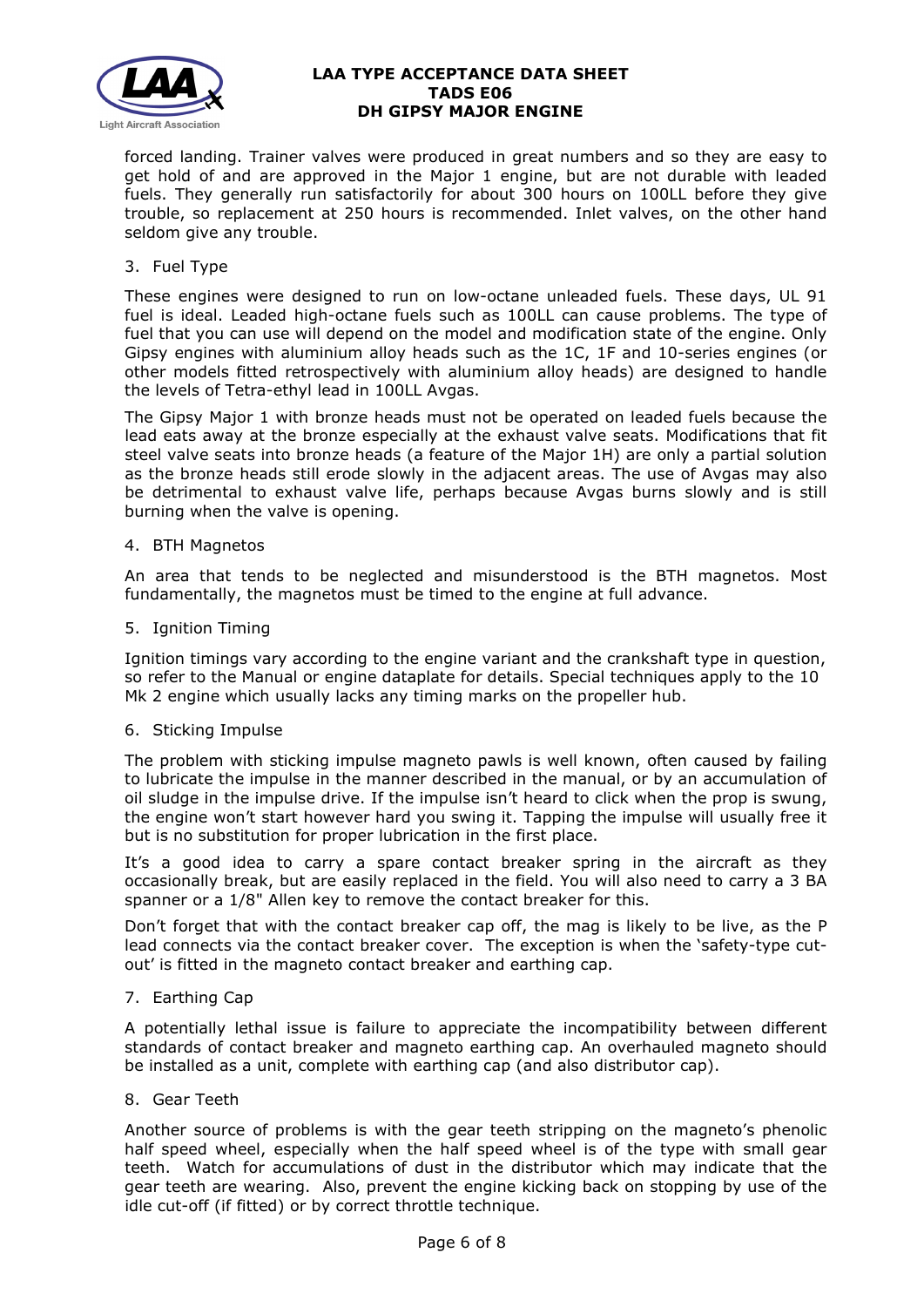

# 9. Slick Magneto STC

Even with careful attention to all the above it pays to have a spare pair of mags available. These are best stored in a dry sealed container in a warm, dry location such as a cabinet above a domestic radiator. An STC exists for substituting Slick magnetos on Gipsy engines, using a custom adaptor bracket, which is simple to install and has been accepted by the LAA on one installation, but does not provide for variable advance and retard of ignition timing.

#### 10. Oil Type

Many operators use a straight oil in the belief that that is what the engine was designed for. With newly-overhauled engines it is desirable to switch to the appropriate ashless dispersant detergent oil immediately after 'running-in' (approximately 50 hours) because straight oil has more tendency to form sludge. Sludge gums up the piston rings and the small holes in the piston ring grooves, stopping the rings working effectively and leading to increased oil consumption and reduced performance.

Straight oils also do not have the beneficial corrosion inhibiting additives that are in modern detergent oils, so some maintain that harmful corrosion is more likely to set in when using straight oils. This is a particular problem with aircraft that are used infrequently or have long periods of disuse without being inhibited. It is best not to delay the running-in period unduly - the sooner an overhauled engine can transfer to a more protective oil, the better. All this said, there is some empirical evidence that a grimy black film on the engine internals may be a helpful protective layer against corrosion!

With an engine that has been using straight oil for a long time, transferring to detergent oil should be approached with care as a great deal of deposited sludge can be freed at once, potentially clogging the narrow oil ways. Change the first filling of detergent oil promptly, and flush the oil filters to remove the contamination.

#### 11. Oil Consumption

There are various 'ring mods' that have been approved which attempt to reduce the Gipsy's oil consumption. There are some concerns that these ring mods may also lead to more rapid cylinder wear and/or an increased risk of internal corrosion due to thinner oil film and lesser seep-down while static. Only Mod No. G.4014 was approved and tested by an engine Design Authority.

#### 12.Spark Plugs

Many Gipsy Major 1 series owners use unscreened 12mm automotive spark plugs type NGK D6HA rather than the much more expensive aviation type RC50R. For the Gipsy Major 10 series engines 14mm plugs are used such as the RS9-1R or Champion REL37B. Beware that the excellent long-life SBS-1 14mm spark plugs, used at one time by the MoD, require compatible ignition harnesses.

## 3.4 Operational Issues

- 1. Reference Documents and Manuals Refer to the Gipsy Major combined Maintenance, Operation and Overhaul Manual applicable to the Series 1 or Series 10 as appropriate.
- 2. Start-Up Fires

Over the years there has been several instances of start-up fires with DH Rapide aircraft and one DHC.1 Chipmunk in which a combination of flame and unburnt fuel emitted from the exhaust pipe has set fire to the aircraft's fabric covering have